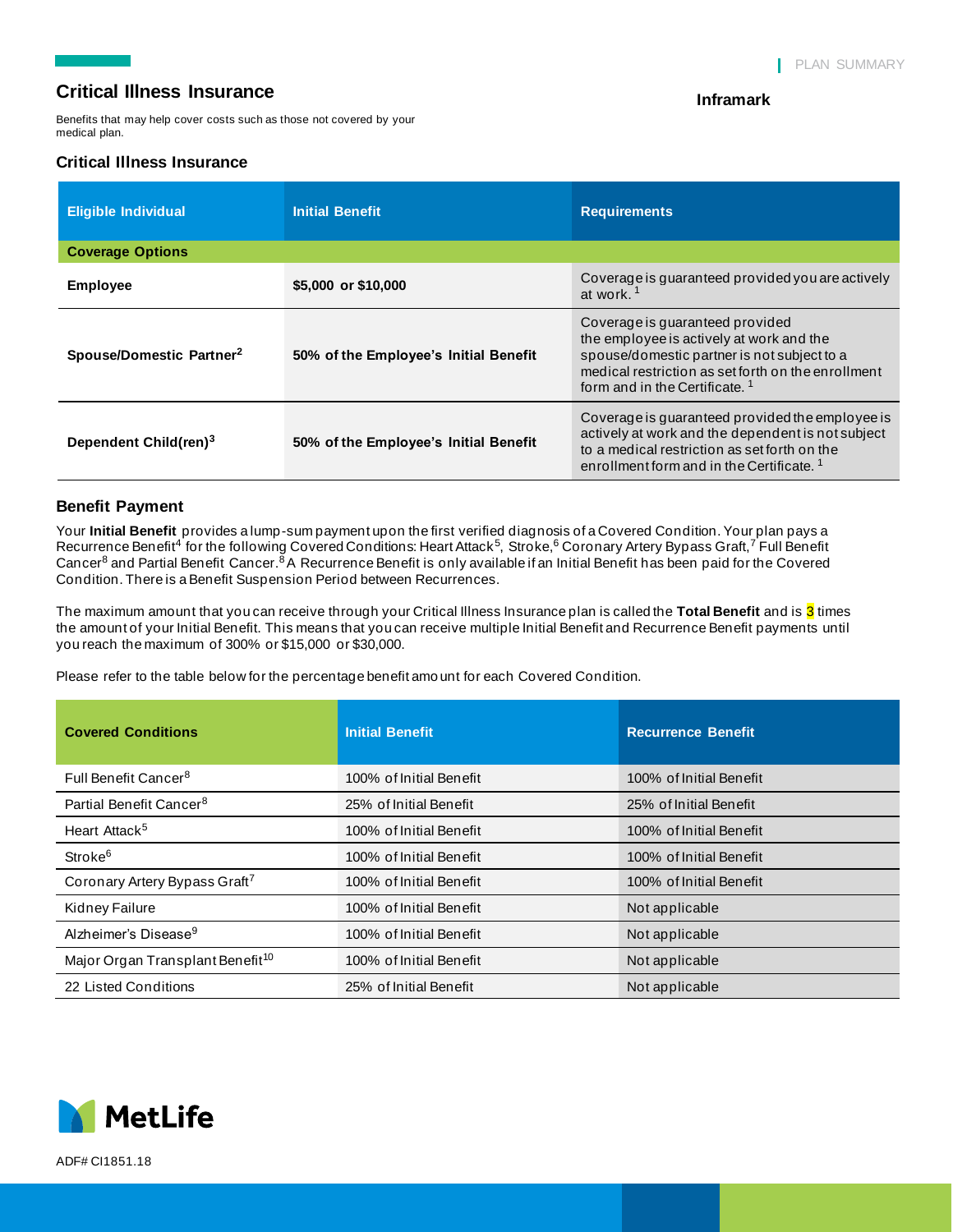# **Critical Illness Insurance**

### **22 Listed Conditions**

MetLife Critical Illness Insurance will pay 25% of the Initial Benefit Amount when a covered person is diagnosed with one of the 22 Listed Conditions. A Covered Person may only receive one benefit payment for one Listed Condition in his/her lifetime. The Listed Conditions are Addison's disease (adrenal hypofunction); amyotrophic lateral sclerosis (Lou Gehrig's disease); cerebrospinal meningitis (bacterial); cerebral palsy; cystic fibrosis; diphtheria; encephalitis; Huntington's disease (Huntington's chorea); Legionnaire's disease; malaria; multiple sclerosis (d efinitive diagnosis); muscular dystrophy; myasthenia gravis; necrotizing fasciitis; osteomyelitis; poliomyelitis; rabies; sickle cell anemia (excluding sickle cell trait); systemic lupus erythematosus (SLE); systemic sclerosis (scleroderma); tetanus; and tuberculosis.

## **Example of Initial & Recurrence Benefit Payments**

The example below illustrates an employee who elected an Initial Benefit of \$10,000 and has a Total Benefit of 3 times the Initial Benefit Amount or \$30,000.

| <b>Illness - Covered Condition</b>                              | <b>Payment</b>                                    | <b>Total Benefit Remaining</b> |
|-----------------------------------------------------------------|---------------------------------------------------|--------------------------------|
| Heart Attack – first verified diagnosis                         | Initial Benefit payment of \$10,000 or 100%       | \$20,000                       |
| Heart Attack – second verified diagnosis, two<br>years later    | Recurrence Benefit payment of<br>\$10,000 or 100% | \$10,000                       |
| Kidney Failure - first verified diagnosis, three<br>years later | Initial Benefit payment of \$10,000 or 100%       | \$0                            |

This example is for illustrative purposes only. The MetLife Critical Illness Insurance Policy and Certificate are the governi ng documents with respect to all matters of insurance, including coverage for specific illnesses. The specific facts of each claim must be evaluated in conjunction with the provisions of the applicable Policy and Certificate to determine coverage in each individual case.

In most states there is a preexisting condition limitation. If advice, treatment or care was sought, recommended, prescribed or received during the three months prior to the effective date of coverage, we will not pay benefits if the covered conditio n occurs during the first six months of coverage. The preexisting condition limitation does not apply to heart attack or stroke.

#### **Supplemental Benefits**

MetLife provides coverage for the Supplemental Benefits listed below. This coverage does not count towards the Total Benefit Amount payable for the previously mentioned Covered Conditions.

#### **Health Screening Benefit**<sup>12</sup>

After your coverage has been in effect for thirty days, MetLife will provide an annual benefit\* of \$50 or \$100 per calendar year for taking one of the eligible screening/prevention measures. MetLife will pay only one health screening benefit per covered pers on per calendar year.

\*The Health Screening Benefit amount depends upon the Initial Benefit Amount selected. Employees would receive a \$50 benefit with the \$5,000 initial benefit amount or a \$100 benefit with the \$10,000 Initial Benefit Amount.